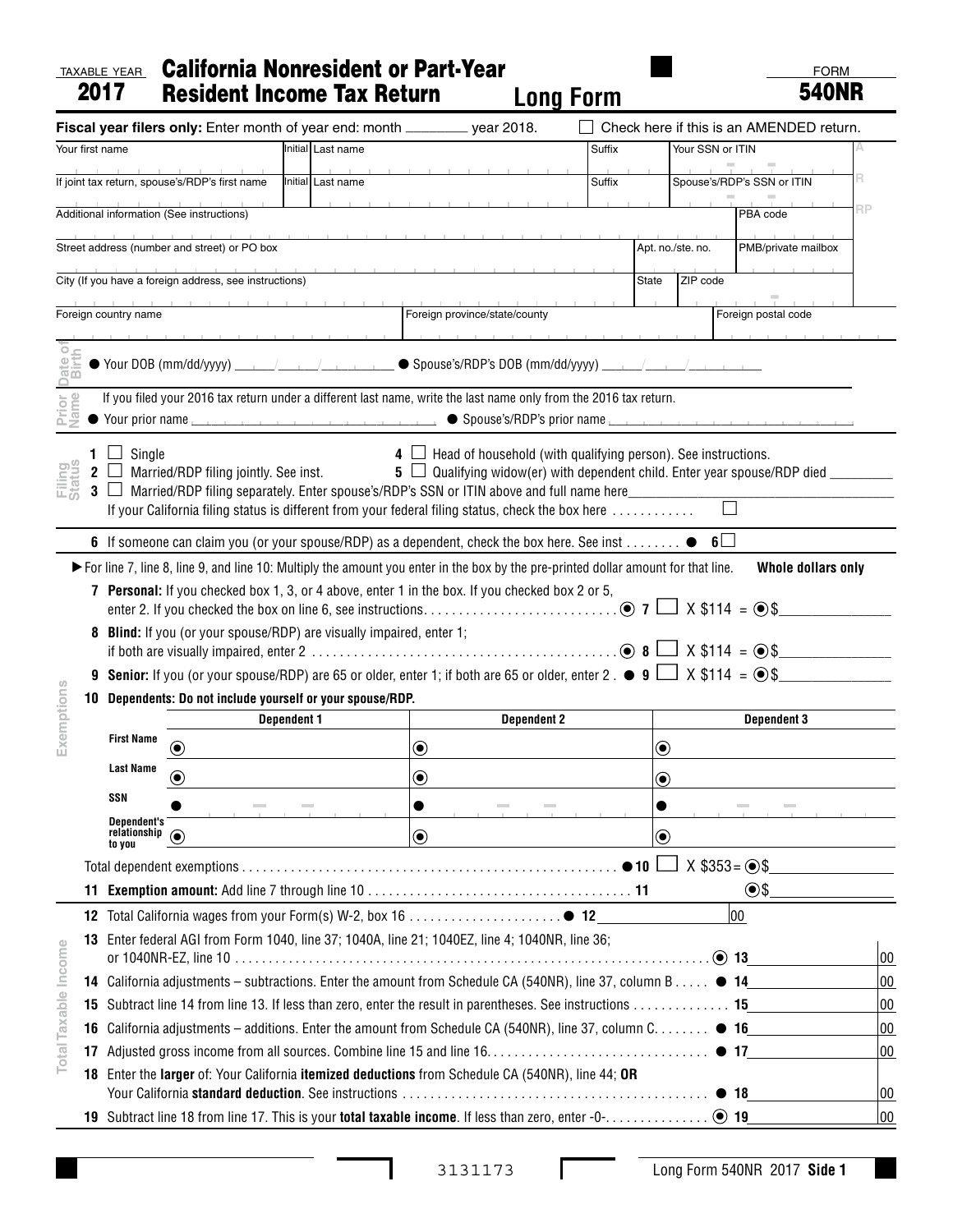Your name: \_\_\_\_\_\_\_\_\_\_\_\_\_\_\_\_\_\_\_\_\_\_\_\_\_\_\_\_\_\_\_\_\_\_\_\_\_\_Your SSN or ITIN: \_\_\_\_\_\_\_\_\_\_\_\_\_\_\_\_\_\_\_\_\_\_\_\_\_\_\_\_\_\_

| Taxable Income     |     | 31 Tax. Check the box if from: $\square$ Tax Table $\square$ Tax Rate Schedule $\bullet$ $\square$ FTB 3800 $\bullet$ $\square$ FTB 3803 $\bullet$ 31     | 00           |
|--------------------|-----|-----------------------------------------------------------------------------------------------------------------------------------------------------------|--------------|
|                    |     | $ 00\rangle$<br>32 CA adjusted gross income from Schedule CA (540NR), Part IV, line 45. 32_________________________                                       |              |
|                    |     |                                                                                                                                                           | 00           |
|                    |     |                                                                                                                                                           |              |
|                    | 37  |                                                                                                                                                           | 00           |
|                    | 38  | CA Exemption Credit Percentage. Divide line 35 by line 19. If more than 1, enter 1.0000. $\bigcirc$ 38 _____ ___ ___ ___                                  |              |
| $\mathfrak{S}$     |     | 39 CA Prorated Exemption Credits. Multiply line 11 by line 38. If the amount on line 13 is more than                                                      |              |
|                    |     |                                                                                                                                                           | $ 00\rangle$ |
|                    |     |                                                                                                                                                           | 00           |
|                    | 41. |                                                                                                                                                           | 00<br>00     |
|                    |     |                                                                                                                                                           |              |
|                    |     | 50 Nonrefundable Child and Dependent Care Expenses Credit. See instructions. Attach form FTB 3506 ● 50_______                                             | $ 00\rangle$ |
|                    | 51  | Credit for joint custody head of household. See instructions. ● 51<br>00                                                                                  |              |
|                    | 52  | 00                                                                                                                                                        |              |
|                    | 53  | 00<br>Credit for senior head of household. See instructions● 53                                                                                           |              |
|                    | 54  | Credit percentage. Enter the amount from line 38 here.                                                                                                    |              |
| Special Credits    |     |                                                                                                                                                           | $ 00\rangle$ |
|                    | 58  |                                                                                                                                                           | 00           |
|                    | 59  |                                                                                                                                                           | 00           |
|                    | 60  | To claim more than two credits. See instructions. $\ldots \ldots \ldots \ldots \ldots \ldots \ldots \ldots \ldots \ldots \ldots \ldots \ldots \bullet 60$ | 00           |
|                    | 61  |                                                                                                                                                           | 00           |
|                    | 62  |                                                                                                                                                           | 00           |
|                    |     |                                                                                                                                                           | 00           |
|                    |     |                                                                                                                                                           |              |
|                    | 71  |                                                                                                                                                           | $ 00\rangle$ |
| Taxes              | 72  |                                                                                                                                                           | 00           |
| Other <sup>-</sup> | 73  |                                                                                                                                                           | 00           |
|                    |     |                                                                                                                                                           | 00           |
|                    |     |                                                                                                                                                           |              |
|                    | 81  |                                                                                                                                                           | 00           |
|                    | 82  |                                                                                                                                                           | 00           |
|                    | 83  |                                                                                                                                                           | 00           |
| Payments           | 84  |                                                                                                                                                           | 00           |
|                    | 85  |                                                                                                                                                           | 00           |
|                    |     |                                                                                                                                                           | $00\,$       |
|                    |     |                                                                                                                                                           | 00           |
|                    |     |                                                                                                                                                           | 00           |
| Overpaid           |     |                                                                                                                                                           | 00           |
|                    |     |                                                                                                                                                           | 00           |
|                    |     |                                                                                                                                                           |              |

 $\overline{\phantom{0}}$ <sup>-</sup>

Г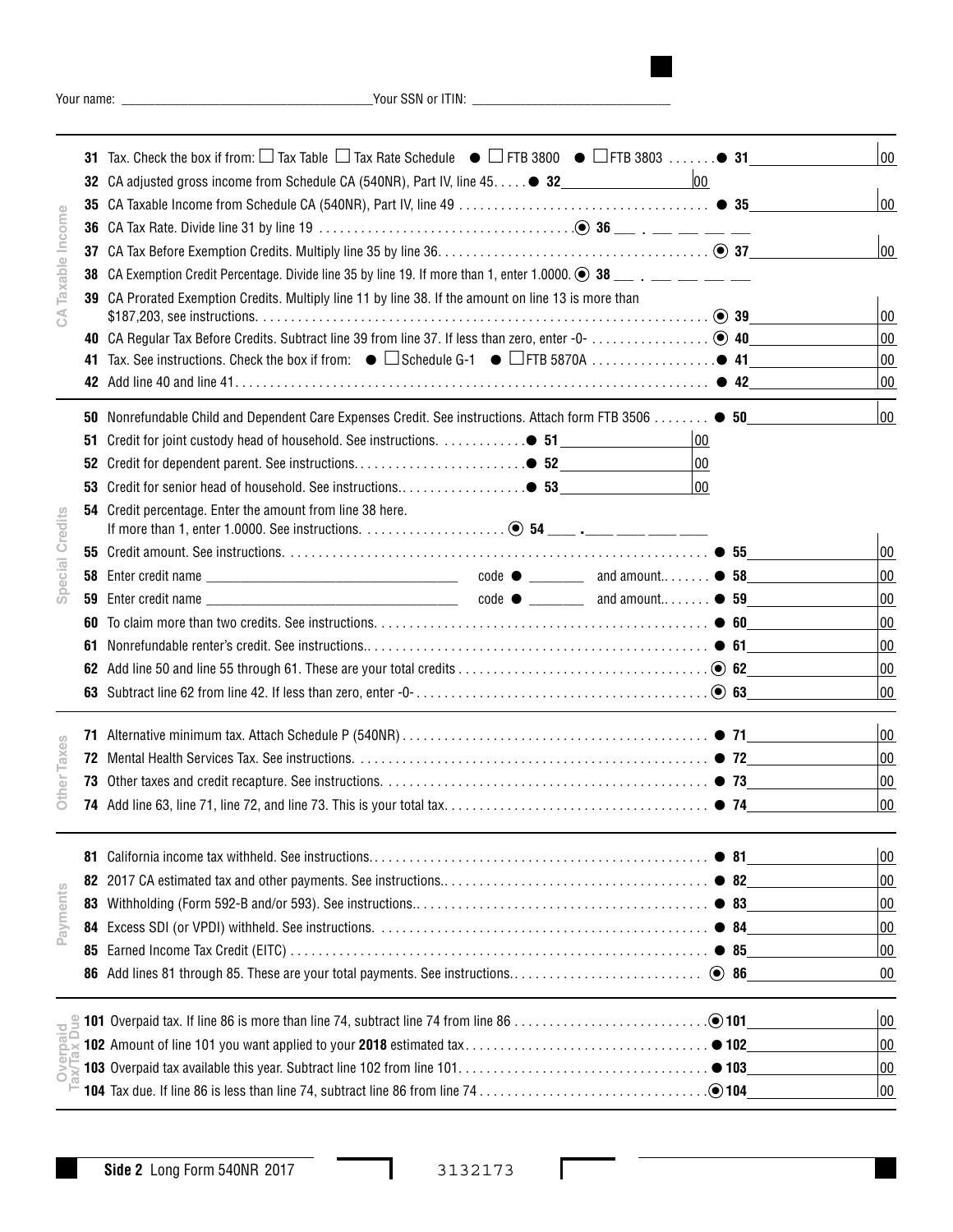Your name: \_\_\_\_\_\_\_\_\_\_\_\_\_\_\_\_\_\_\_\_\_\_\_\_\_\_\_\_\_\_\_\_\_\_\_\_\_\_Your SSN or ITIN: \_\_\_\_\_\_\_\_\_\_\_\_\_\_\_\_\_\_\_\_\_\_\_\_\_\_\_\_\_\_

|                                                                                  | <b>Code Amount</b> |
|----------------------------------------------------------------------------------|--------------------|
|                                                                                  | $00\,$             |
|                                                                                  | $00\,$             |
| Rare and Endangered Species Preservation Voluntary Tax Contribution Program● 403 | $00\,$             |
|                                                                                  | $00\,$             |
|                                                                                  | $00\,$             |
|                                                                                  | $00\,$             |
|                                                                                  | $00\,$             |
|                                                                                  | $00\,$             |
|                                                                                  | $00\,$             |
|                                                                                  | $00\,$             |
|                                                                                  | $00\,$             |
|                                                                                  | $00\,$             |
|                                                                                  | $00\,$             |
|                                                                                  | $00\,$             |
|                                                                                  | $00\,$             |
|                                                                                  | $00\,$             |
|                                                                                  | $00\,$             |
|                                                                                  | 00                 |
|                                                                                  | $00\,$             |
| California YMCA Youth and Government Voluntary Tax Contribution Fund ● 436       | $00\,$             |
|                                                                                  | $00\,$             |
|                                                                                  | $00\,$             |
|                                                                                  | $00\,$             |
|                                                                                  | $00\,$             |
|                                                                                  | $00\,$             |

 $\Gamma$ 

 $\overline{\phantom{a}}$